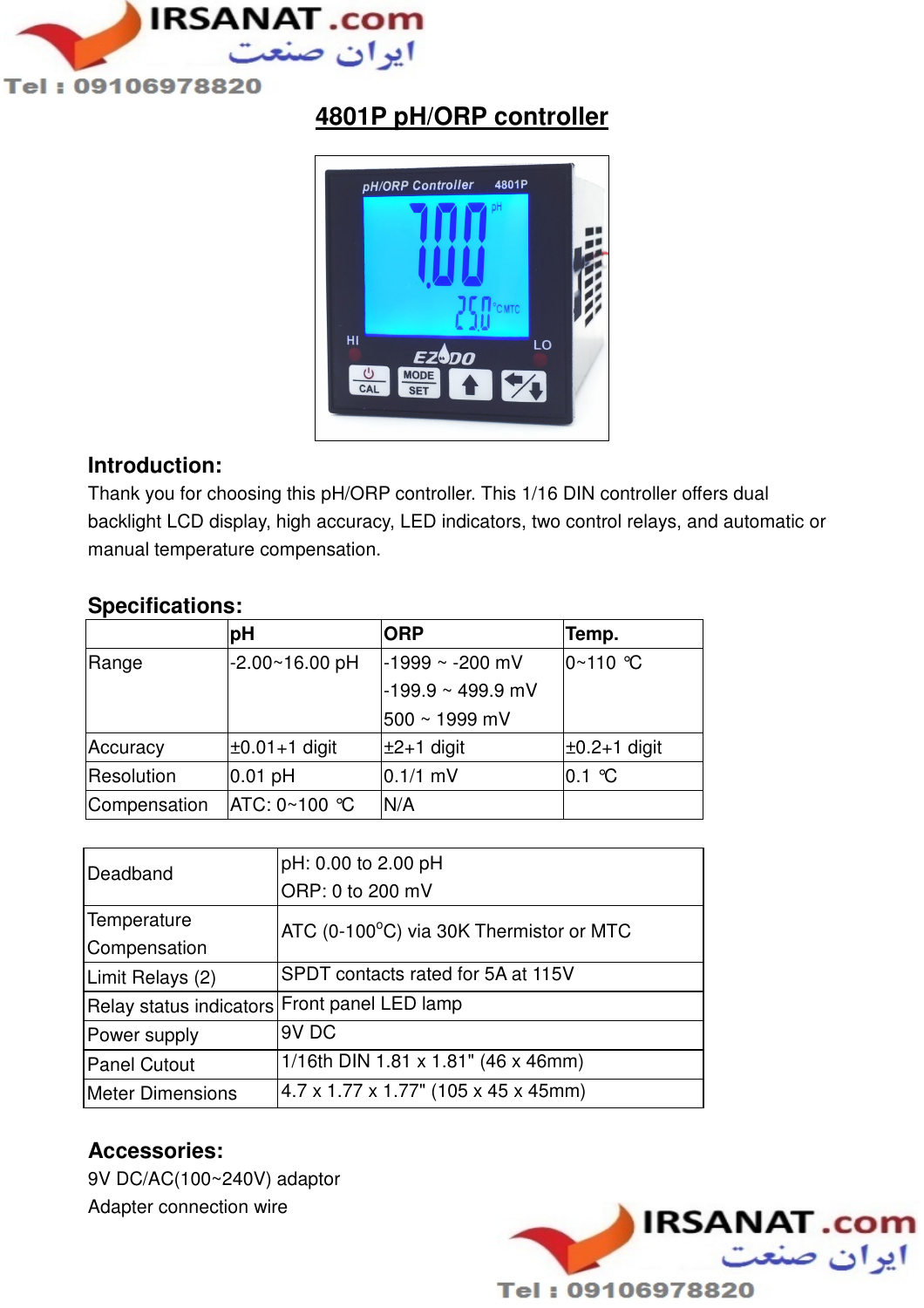

#### **<Mounting the controller>**

- 1. Make a 1.77 x 1.77" (45 x 45 mm) panel cutout (1/8" to 3/8" thickness)
- 2. Slide the controller into the cutout until the bezel is flush with the panel.
- 3. Slide the mounting bracket over the rear of the controller and press snugly against the rear of the panel.

#### **<Rear panel connection>**



Connect the alarm/control devices to the HI or LO relay terminals.

The SPDT relays are dry contact type and the terminal designations are:

**C**: Common, **NO**: Normally Open, **NC**: Normally Closed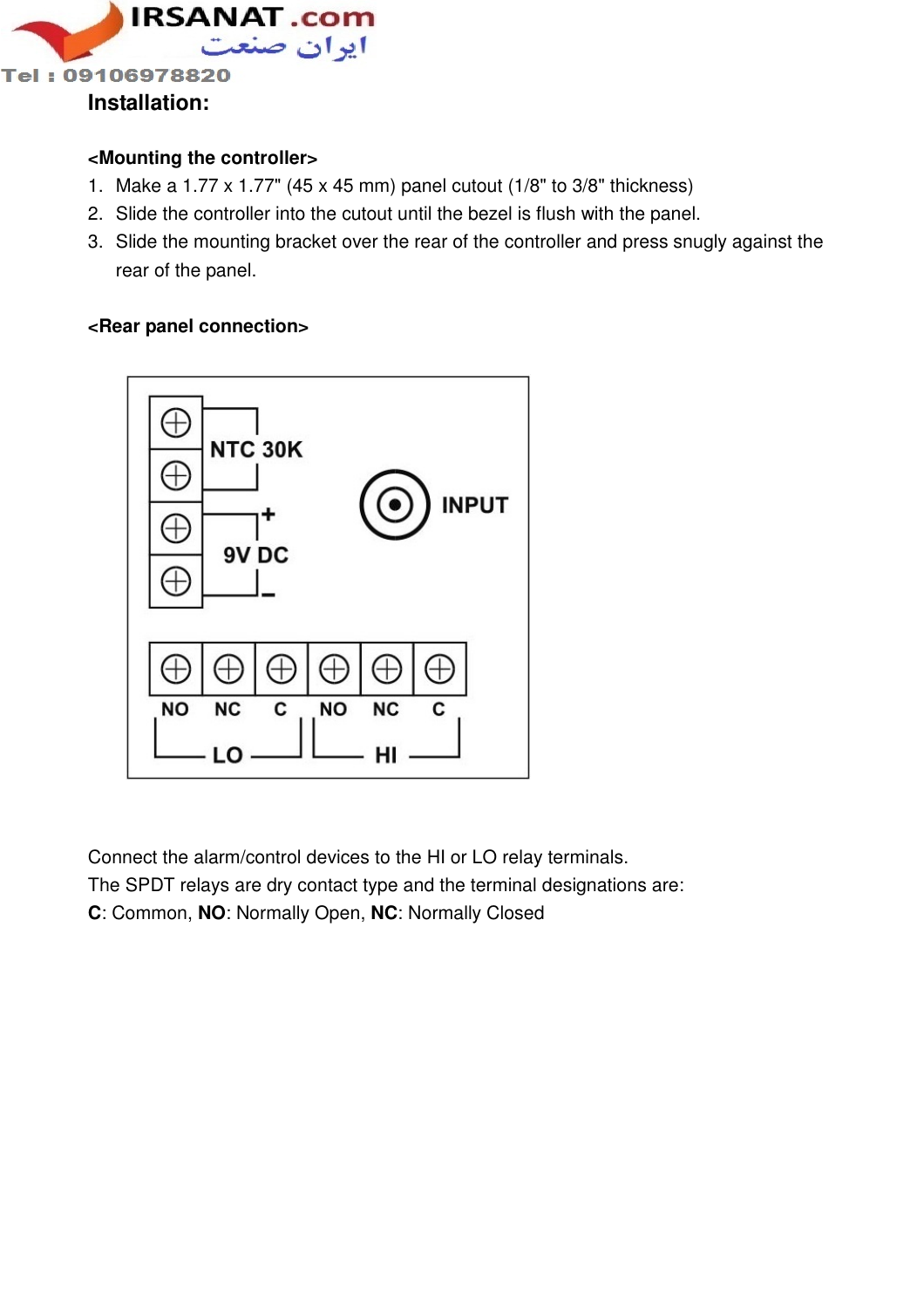

**<Display and Buttons>** 



- 1. pH or ORP reading
- 2. Calibration mode
- 3. Calibration error indicator
- 4. HI relay energized LED indicator
- 5. LO relay energized LED indicator
- 6. Auto temperature compensation(ATC) or Manual temperature compensation(MTC)
- 7. Temperature reading and unit
- 8. unit of pH or ORP reading

|                           | 1. Turn on/off the controller                                                                        |
|---------------------------|------------------------------------------------------------------------------------------------------|
| CAL                       | 2. Enter calibration mode                                                                            |
|                           | 1. Switch pH and ORP mode                                                                            |
| <b>MODE</b><br><b>SET</b> | 2. Press and hold to enter setting mode                                                              |
|                           | 3. In setting mode, press to store each setting                                                      |
|                           | 1. In measurement mode, adjust temperature value of MTC<br>2. In setting mode, adjust each parameter |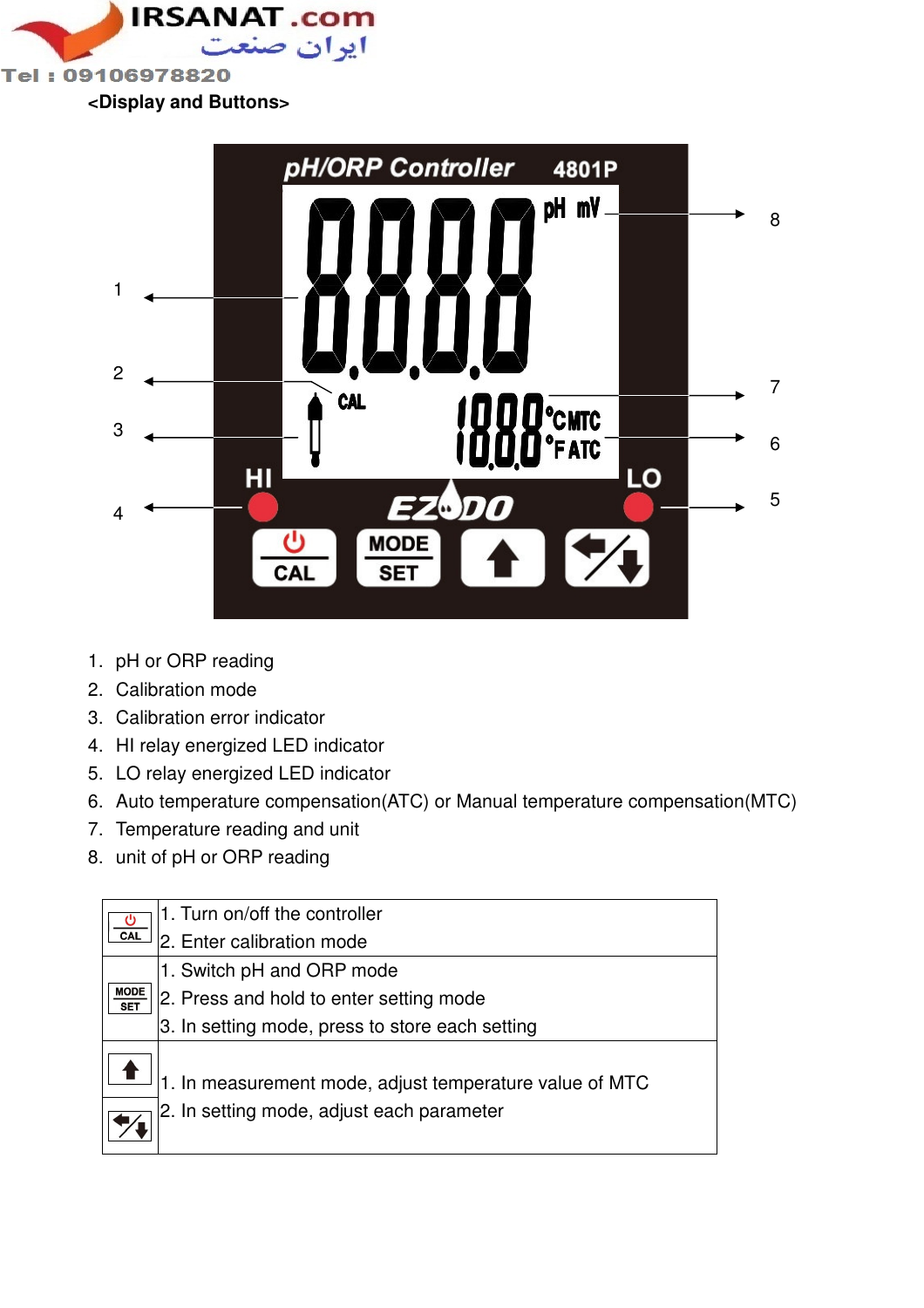

Tel: 09106978820

## **Calibration:**

### **<pH>**

- 1. Make sure the sensor is pH electrode and switch mode to pH mode.
- 2. Dip the electrode and the temperature probe into the buffer solution pH 7.00. Stir gently

and wait until the reading is stable. Press and hold  $\overline{cat}$  for 3 sec. to enter calibration

mode. The display will appear **CAL** and flashing 7.00. When the display stops flashing and indicates "**SA**", then "**End**" while calibration ends, and will return to measurement mode.

- 3. Rinse the electrode and the probe with clean water and wipe it dry. Dip the electrode and the probe into the buffer solution pH 4.01 as previous steps.
- 4. After slope calibration, pH 4.01 or pH 10.01, the display will indicate the percentage of slope (PTS) to show the status of the electrode. If the PTS is below 70% or above 130%, the electrode must be replaced. A slope of 100% is ideal.

#### **Note:**

- 1. Calibration error indicator icon will appear, and "**Err**" instead of "**SA**", if calibration fails.
- 2. When doing a 2 or 3 points calibration, Calibrate with buffer pH 7 first, and then follow with buffer pH 4 or pH 10.

### **<pH Calibration type and temperature unit setting>**

This controller has two pH calibration type: USA and NIST, and the calibration points are following:

"**USA**": 1.68, 4.01, 7.00, 10.01 and 12.45.

"**NIST**": 1.68, 4.01, 6.86, 9.18 and 12.45.

To change calibration type and temperature unit:

- **MODE MODE** 1. Press and hold  $\sqrt{\frac{\text{SET}}{\text{SET}}}$  until a beep sound, and then press  $\sqrt{\frac{\text{SET}}{\text{SET}}}$  again.
- 2. The display will show the current pH calibration type. Press  $\boxed{\bullet}$  to change the type,

**MODE** and then press  $\sqrt{s_{ET}}$  to store the setting.

3. The display will then show the current temperature unit. Press  $\boxed{\blacktriangle}$  to change the type,

**MODE** and then press  $\sqrt{\text{set}}$  to store the setting.

### **<ORP>**

Calibration is not necessary for ORP. However, it could be tested with specific ORP standard solution to check whether the electrode is good.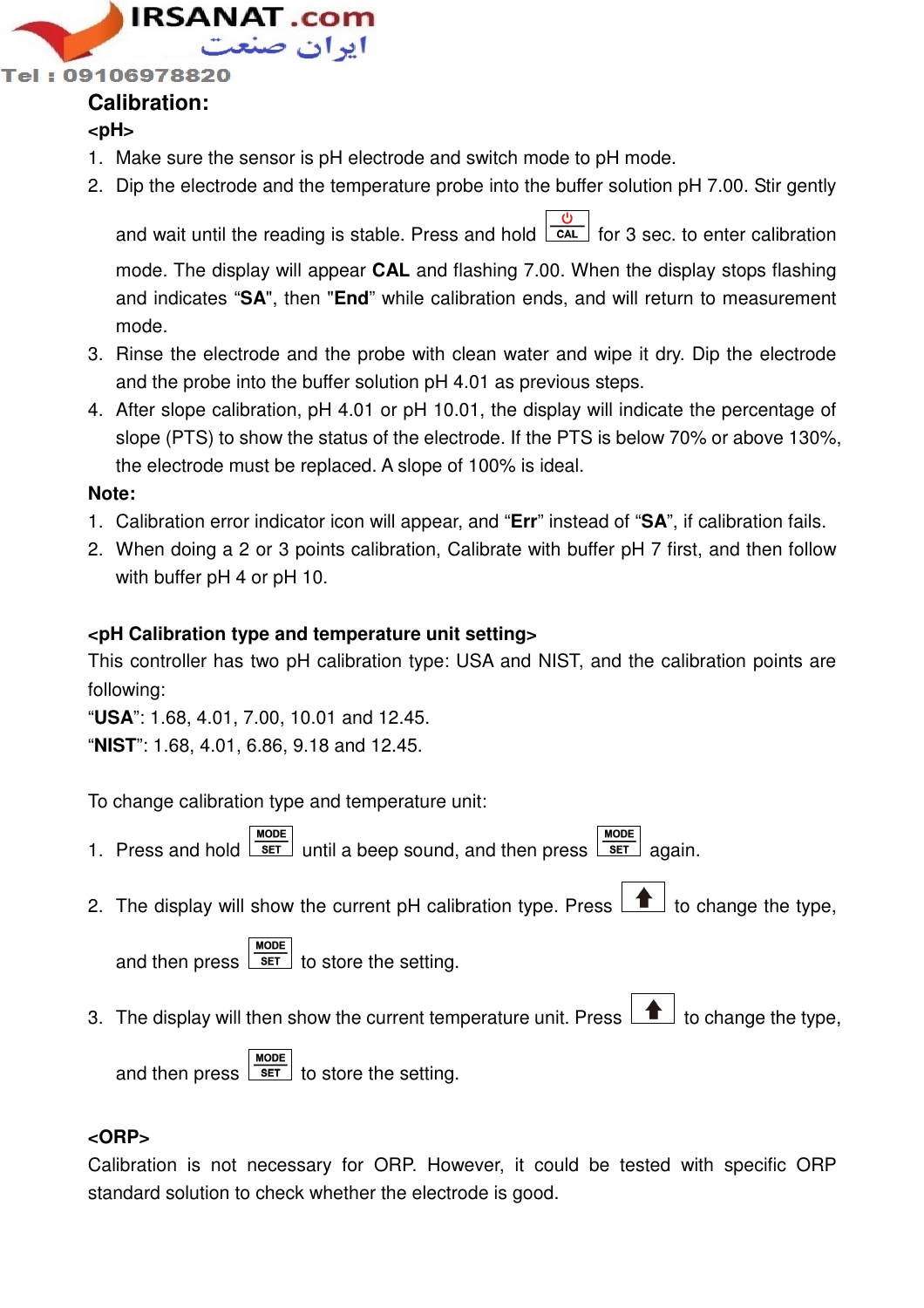

#### Tel: 09106978820

### **HI, LO and Deadband Setpoints**

### **<HI and LO Relay>**

Relays switch state when their user-programmable setpoint is exceeded. They switch again when the limit is no longer exceeded. If the measurement exceeds the high setpoint, the high relay will switch state. If the measurement is lower than the low setpoint, the low relay will switch state. The programming steps are detailed later in this section.

#### **<HI and LO Deadband>**

The Deadband feature is used to minimize relay chatter (rapid on/off relay switching) near setpoint. This is accomplished by creating a region where no relay action can occur. The High Deadband parameter creates a band at the high setpoint and the Low Deadband parameter creates a band at the low setpoint.

HI relay ON: reading  $>$  (HI relay setpoint  $+$  HI deadband) HI relay OFF: reading < (HI relay setpoint) LO relay ON: reading < (LO relay setpoint - LO deadband) LO relay OFF: reading > (LO relay setpoint)

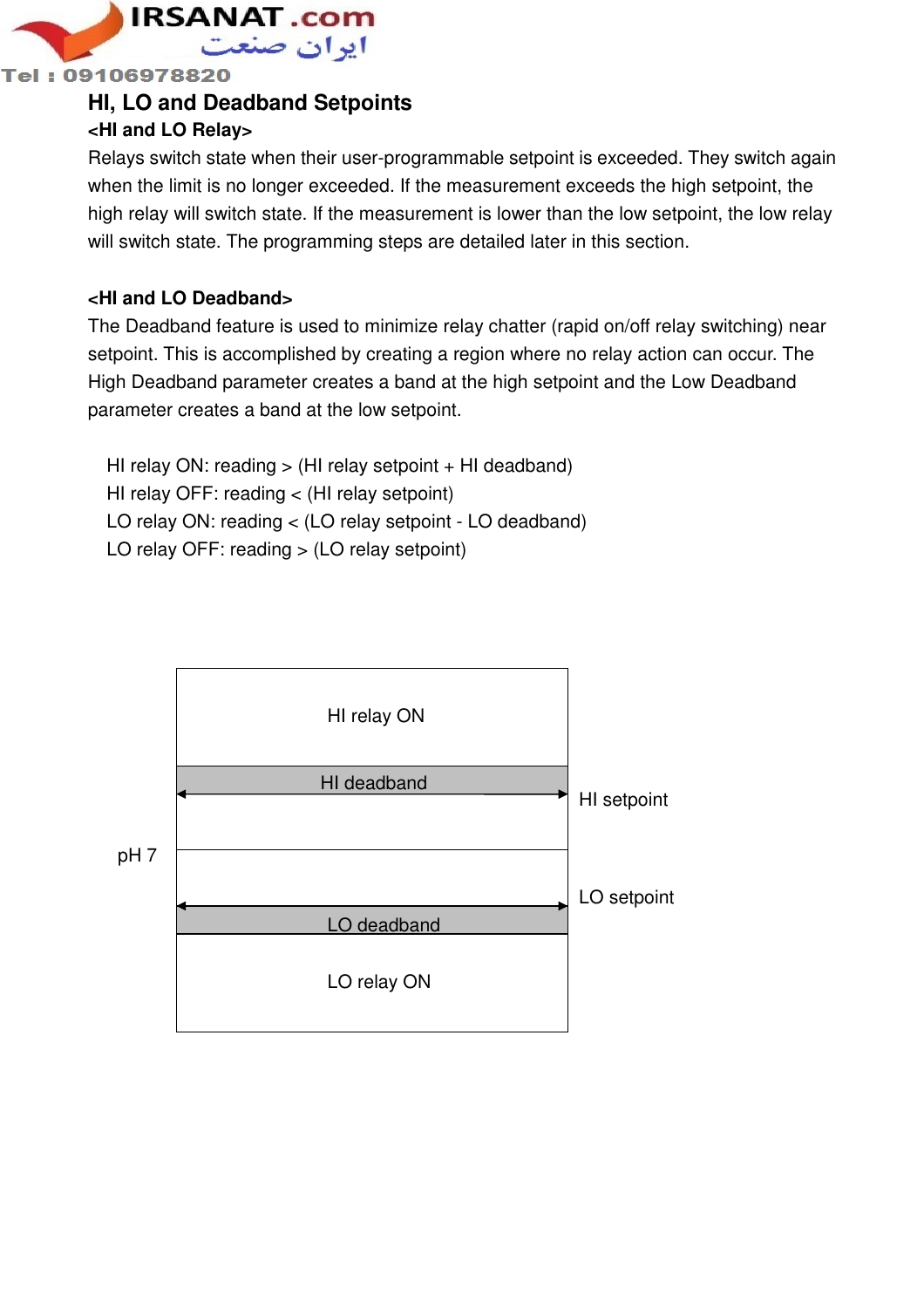

### Tel: 09106978820

### **< Programming the Setpoints and the Deadband >**

- 1. Press  $\sqrt{s_{\text{ET}}}$  to choose pH or ORP mode. The controller will store the settings for pH and ORP separately.
- 2. Press and hold  $\frac{\text{MoDE}}{\text{SET}}$  button until a beep sound, and then press  $\boxed{\blacktriangle}$  to enter setting

mode. Use  $\boxed{\triangle}$  and  $\boxed{\blacktriangledown}$  to adjust settings, and use  $\boxed{\frac{\text{MoDE}}{\text{SET}}}$  to store each setting.

- 3. The display will then automatically cycle through 5 settings: rl(relay) on or off, HIr(HI relay setpoint), Lor(LO relay setpoint), dbH(HI Deadband), and dbL(LO Deadband).
- 4. When setting HI or LO setpoints, press and hold  $\mathbb{Z}$  to switch the value to Positive or to Negative.